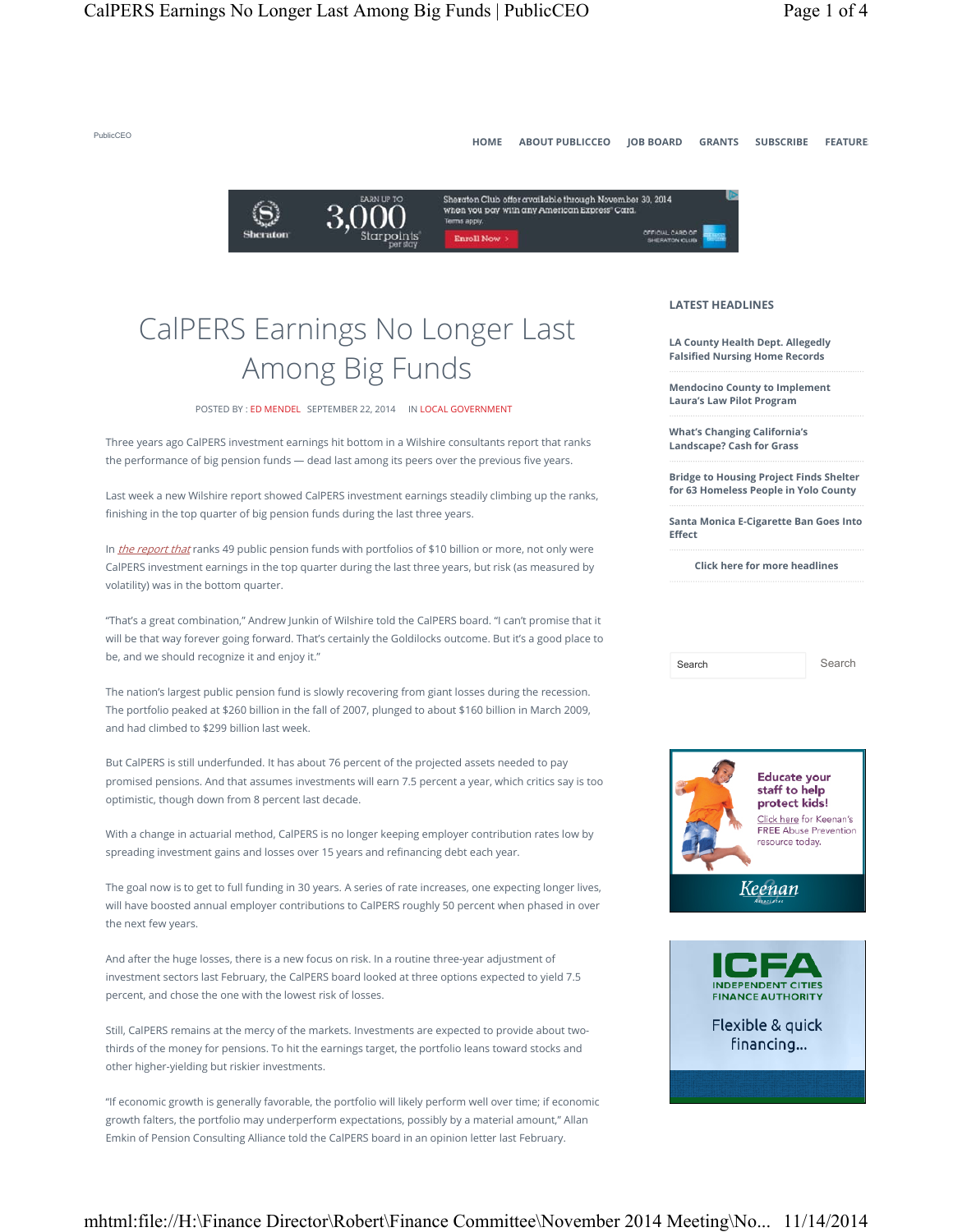| <b>Candidate Portfolios</b>            |                    |                    |                    |                     |
|----------------------------------------|--------------------|--------------------|--------------------|---------------------|
| <b>Asset Class Component</b>           | <b>Portfolio A</b> | <b>Portfolio B</b> | <b>Portfolio C</b> | Policy<br>Portfolio |
| <b>Global Equity</b>                   | 47%                | 50%                | 52%                | 50%                 |
| <b>Global Fixed Income</b>             | 19%                | 17%                | 16%                | 17%                 |
| <b>Inflation Sensitive</b>             | 6%                 | 5%                 | 4%                 | 4%                  |
| <b>Private Equity</b>                  | 12%                | 12%                | 12%                | 14%                 |
| <b>Real Estate</b>                     | 11%                | 11%                | 11%                | 9%                  |
| <b>Infrastructure and Forestland</b>   | 3%                 | 3%                 | 3%                 | 2%                  |
| Liquidity                              | 2%                 | 2%                 | 2%                 | 4%                  |
| Expected Compound Return (1-10 yrs.) : | 7.15%              | 7.27%              | 7.35%              | 7.25%               |
| Blended Return (1-60 yrs.)':           | 7.56%              | 7.66%              | 7.72%              | 7.63%               |
| <b>Expected Volatility:</b>            | 11.76%             | 12.22%             | 12.52%             | 12,45%              |
| <b>Potential Discount Rate:</b>        | 7.50%              | 7.50%              | 7.50%              | 7.50%               |

How the California Public Employees Retirement System is viewed as an industry leader and trendsetter, if not a mover of markets, was on display last week. CalPERS announced the end of its hedge fund program, a \$4 billion shift over the next year.

Hedge funds were not part of the three-year plan for allocating investments adopted in February. CalPERS wanted a longer look at the funds that charge very high fees, while recently producing low yields and little loss protection during the downturn.

"Hedge funds are certainly a viable strategy for some, but at the end of the day, when judged against their complexity, cost, and the lack of ability to scale at CalPERS' size, the ARS (hedge) program is no longer warranted," Ted Eliopoulos, the new CalPERS chief investment officer, said in a news release last week.



Strategies used by hedge funds vary. They often "hedge" a bet on a stock or bond by also betting against it, sometimes with borrowed money. They are famous for a "2 and 20" fee: 2 percent of assets under management and 20 percent of profits.

The CalPERS decision to exit 24 hedge funds and six hedge "fund-of-funds" drew mixed reviews in the financial press. Examples: Bad timing, given many expect a market correction. Why did they wait so long, given the poor performance of hedge funds?

But in general, an industry leader eliminating, rather than reducing, hedge fund holdings was expected to draw the attention of other institutional investors and public pension funds, possibly altering their views or investment decisions.

"It is likely to reverberate across the investment community in the United States, where large investment funds look to CalPERS as a model because of its size and the sophistication of its investments," said a New York Times story on Sept. 16.

A Wall Street Journal story on Sept. 15 said CalPERS "is a bellwether for investment trends at other public plans. Any shift it makes will likely influence others because of its size and history as an early adopter of alternatives to stocks and bonds."

**FOLLOW PUBLICCEO** 

| 汁大        | 眊    |            |
|-----------|------|------------|
| 2.241     | 149  | Subscribe  |
| Followers | Fans | <b>Rss</b> |







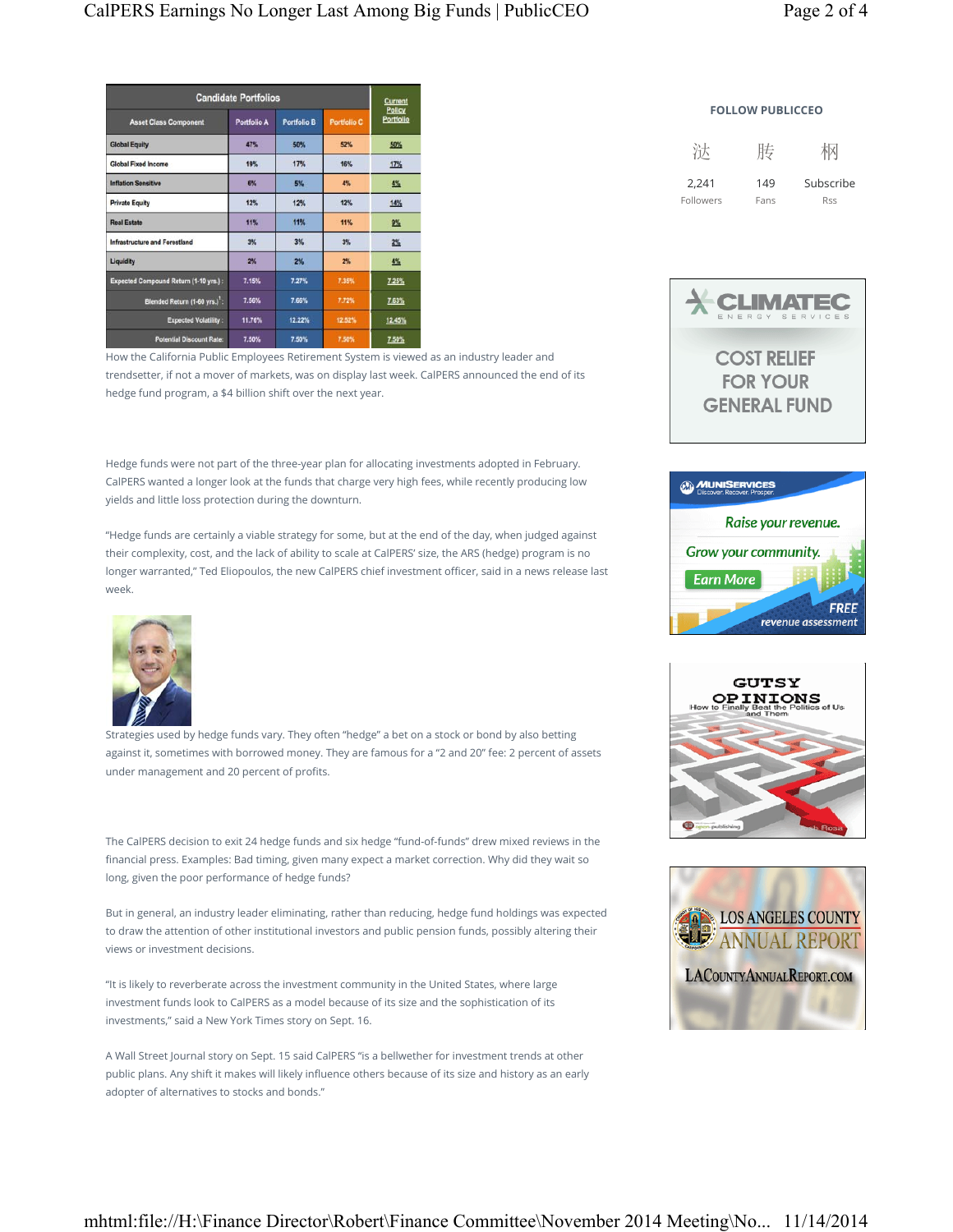# CalPERS Earnings No Longer Last Among Big Funds | PublicCEO Page 3 of 4

When Wilshire ranked CalPERS investment performance last among big pension funds as of Dec. 31, 2011, it's average annual earnings for the five previous years was 0.57 percent, not that far below the median, 1.86 percent.

But the top performers in the fifth percentile (see Wilshire report p. 20 where CalPERS is "Total Plan") averaged earnings of 6.12 percent, not far below the CalPERS target of 7.5 percent during a major economic downturn.

With its new focus on investment risk and what some officials have called "back to basics," CalPERS hopes to improve its investment performance during the next big dip in the business cycle or even a crash.

"Following the 2008 financial crisis, CalPERS began examining ways to ensure it was less susceptible to future large drawdowns," the CalPERS hedge fund news release said last week. "The System restructured its investment operations, improved its internal oversight and control functions, and refocused some of its investment programs."

During the fiscal year ending last June 30, CalPERS investments earned 18.4 percent, boosting the fiveyear earnings average to 12.5 percent and the 20-year average to 8.4 percent.

So, if earnings averaged more than the 7.5 percent target for two decades, why is CalPERS still underfunded with only 76 percent of the projected assets needed to pay pensions promised in the future?

The answer is timing, and the value of the investments on which the earnings are made. Earning 8.4 percent on \$260 billion yields more money than earning 8.4 percent on \$160 billion, the value of CalPERS investments after the large drawdown.

Wilshire's Junkin told the board that the CalPERS investment performance, after ranking in the top quarter the last three years, begins to drop over a longer time span due to "the well-known real estate issues that start to come into play."

Eliopoulos led an overhaul of the troubled CalPERS real estate portfolio. He was acting chief investment officer, succeeding the late Joe Dear, before a permanent appointment last week put him in charge of an investment staff of nearly 400 persons.

## **Comments**

0 comments

### **SHARE THIS STORY**

Previous Post

Enabling Mobility and Ensuring Compliance for San Bernardino County Sheriff's Department

### **ABOUT ED MENDEL**





#### 小 铺 像 㧟 泷 䏝 竹

Next Post Opinion: Give the Parklet a Little Credit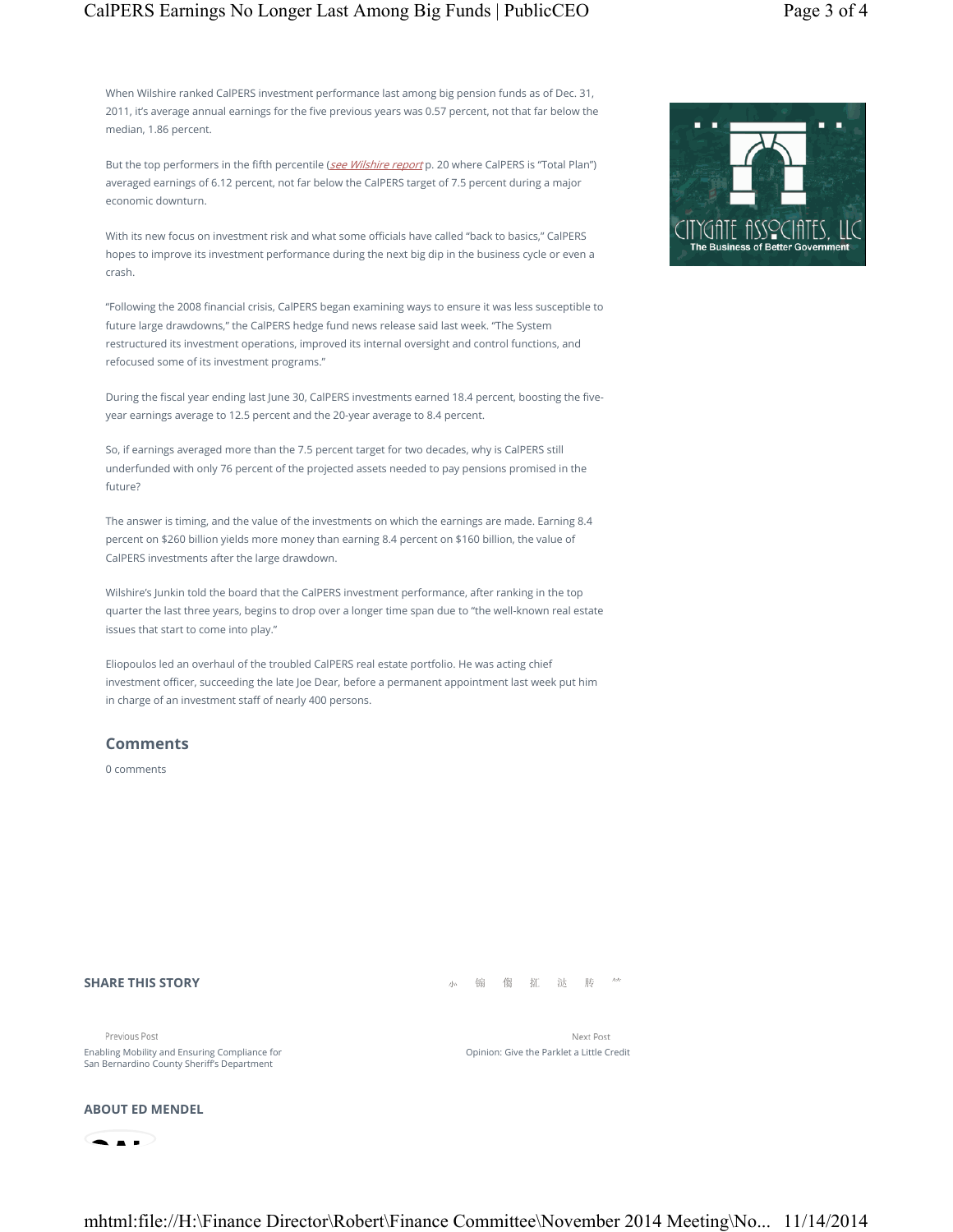# CalPERS Earnings No Longer Last Among Big Funds | PublicCEO Page 4 of 4



Reporter Ed Mendel covered the Capitol in Sacramento for nearly three decades, most recently for the San Diego Union-Tribune. More stories are at Calpensions.com.

**RELATED POSTS** 

An Ounce of Prevention: Bridging the Gap in Siskiyou County November 14, 2014

Recognizing the Role of California Farmland in Economic and Environmental November 14, 2014

When LA Is the End of the Line November 14, 2014

Copyright ©PublicCEO. All Rights Reserved.